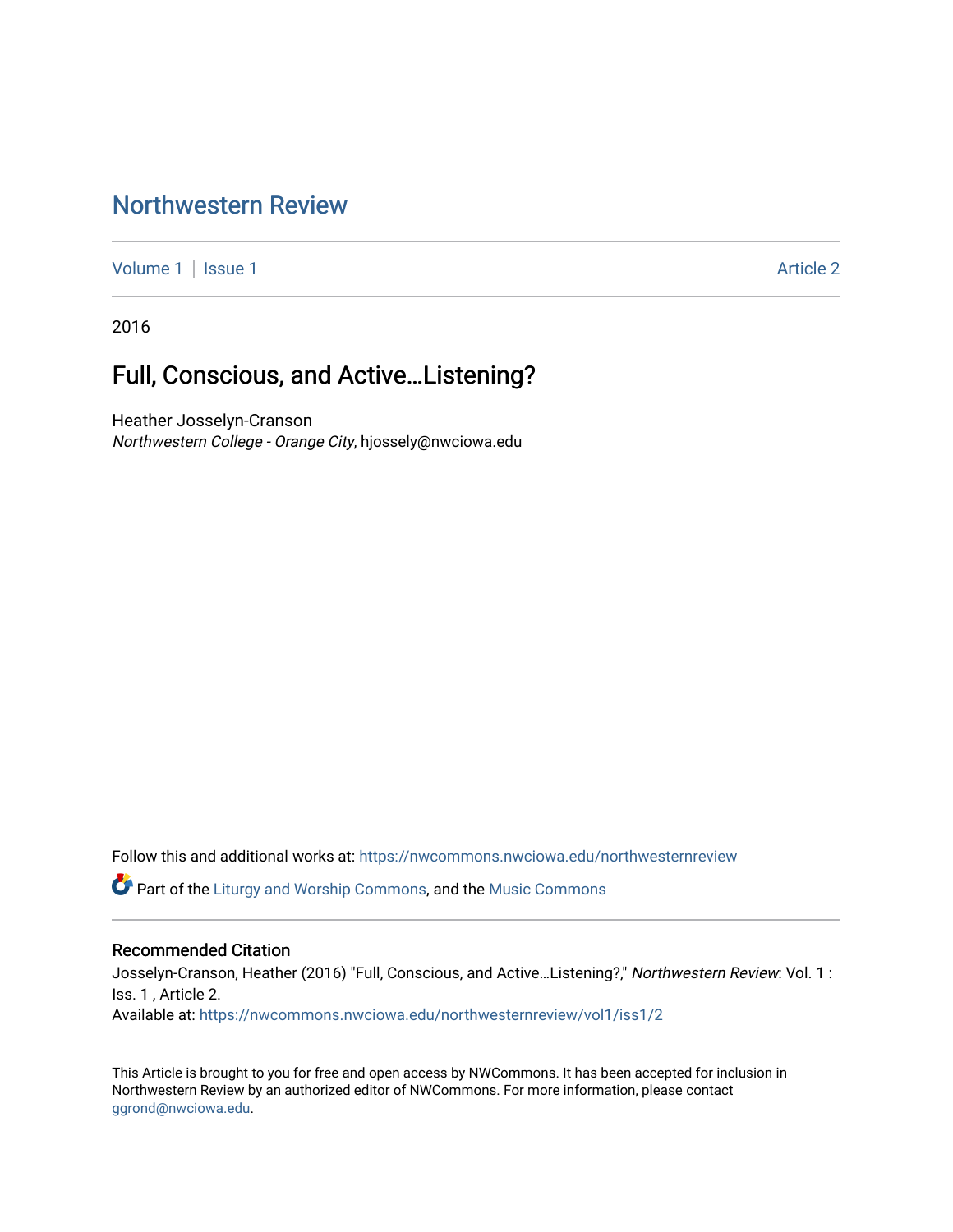## Full, Conscious, and Active…Listening?

### **Abstract**

Active participation by Christian laity in singing is a goal assumed by all liturgical leaders, scholars, and musicians. Is singing, though, the only form of active participation in liturgical music? What about listening? Drawing on discussions of listening by Aaron Copland, Frank Burch Brown, and Ronald J. Allen, it becomes clear that listening well is an active task, one for which musical leaders must prepare their congregations. Lay people should be encouraged to both receive music as a gift and to search out what it means in relationship to the congregation, the day, and the liturgical context. Congregations also need to be equipped with the background necessary to perceive the music in question, such as information about the composer or implications of a text being sung or the musical means employed. Finally, the emotional atmosphere of a piece, the musical content or language, and the relationship between performer and congregation are all critical components in the listening that takes place in worship. As church leaders equip congregation members to commune at the Lord's Table, so church leaders should give congregations a glimpse of how the music of choir or organ or other instruments can be a vehicle for grace and for encountering God's presence.

#### About the Author

Heather Josselyn-Cranson is the director of the music ministry program at Northwestern College. She has earned degrees in music composition, sacred music and liturgy from Bates College and Boston University School of Theology, and has served as a minister of music at congregations in Florida, Massachusetts and Russia. An active scholar, she has published articles on music in emerging churches, how translation affects the hymns of Charles Wesley, and women's participation in the chant of medieval monastic communities.

Dr. Josselyn-Cranson's composition and hymn writing have also received attention. Her choral compositions for the musical Terror Texts received a special commendation for Distinguished Achievement in Choral Music from the Kennedy Center American College Theater Festival in 2009. Three of her recent hymns have also won awards: "Every Day We See the Traces" won second prize in the Jesuit 25th Anniversary Hymn Contest sponsored by St. Peter's Church in Charlotte, North Carolina, in 2011; "Planets Humming as They Wander" won the Boston University School of Theology Hymn Competition in 2010; and "We Cannot Know What Worship Is" received second prize in the Congregational Justice Song Contest sponsored by the Christian Reformed World Relief Committee in 2009.

#### Acknowledgements

This paper was originally presented at the North American Academy of Liturgy Meeting, held in Minneapolis, Minnesota from January 1-4, 2015.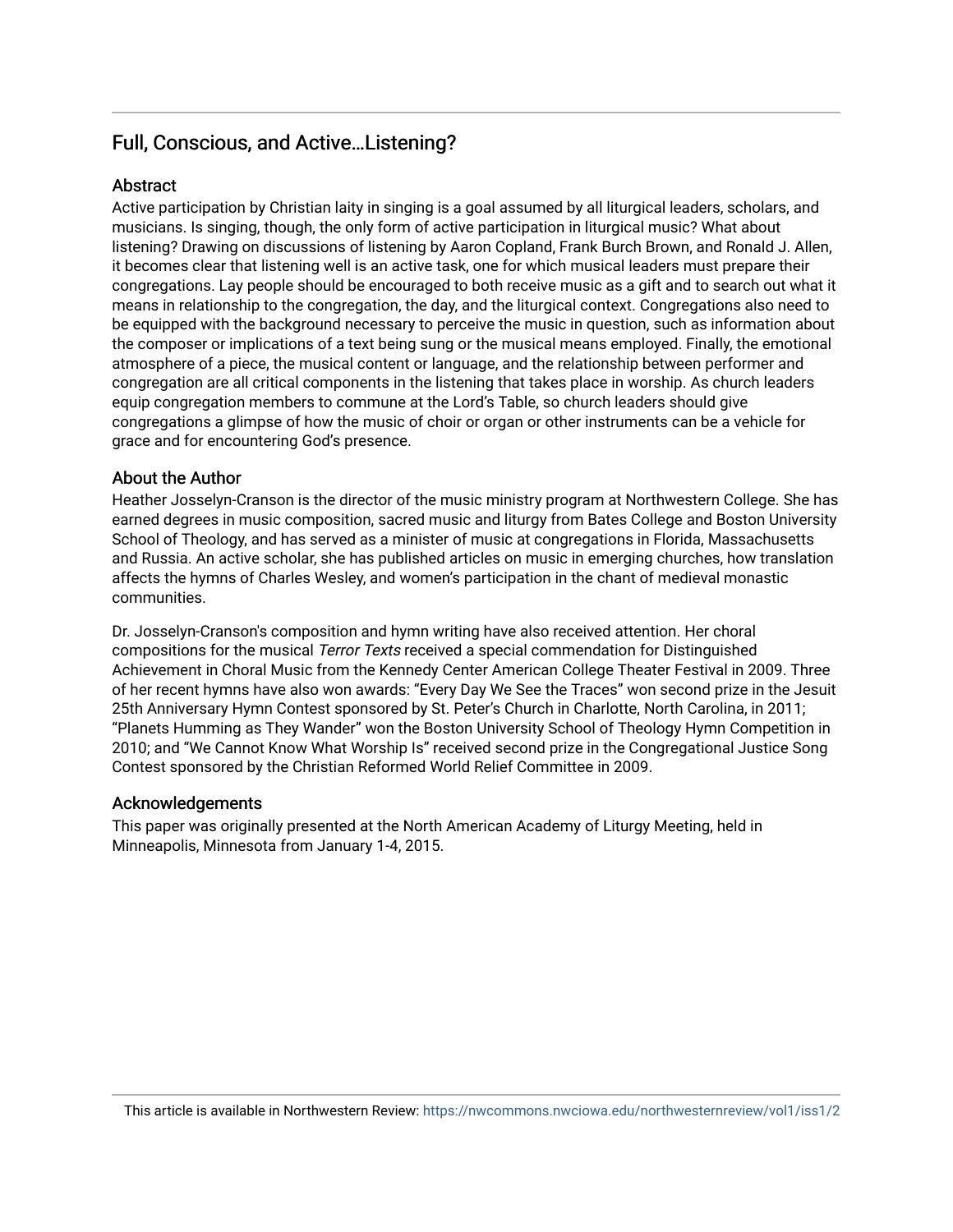1

### **Full, Conscious, and Active…Listening?**

by Heather Josselyn-Cranson, Th.D.

Presented on January 2, 2015 at the North American Academy of Liturgy meeting

In 1963, Pope Paul VI urged the Catholic Church to foster "full, conscious, and active participation in liturgical celebrations" among the laity. This call resounded among liturgical leaders, scholars, and musicians. The latter imagined full and active participation in the musical life of the Church, vigorously supporting congregational singing as the realization of this goal. We find an example of this congregational focus in the work of Miriam Therese Winter, a Medical Mission Sister, scholar, and composer. Winter explored the Vatican II legislation in her 1983 doctoral dissertation, later published as *Why Sing? Toward a Theology of Catholic Church Music*. In that work she demonstrates this attention paid to congregational singing. When considering the "music makers" of liturgical music, she describes the congregation first.<sup>1</sup> When turning to the theological factors underlying the changes that Vatican II fostered, she mentions "*actuosa participatio"* at the outset. Winter claims that the lifting up of active congregational participation in the Church's music and liturgy "is the key to understanding the changes in liturgical practice that resulted from Vatican II."<sup>2</sup> While she cites the Constitution on the Sacred

 $\overline{a}$ 

<sup>&</sup>lt;sup>1</sup> Miriam Terese Winter, *Why Sing? Toward a Theology of Catholic Church Music* (Washington D.C.: The Pastoral Press, 1984), 177-179.

 $^{2}$  Ibid., 217.

*Copyright Heather Josselyn-Cranson. Readers of this item may copy it without the copyright owner's permission as long as the author and publisher (NWCommons) are acknowledged in the copy and the copy is used for educational, not-for-profit purposes.*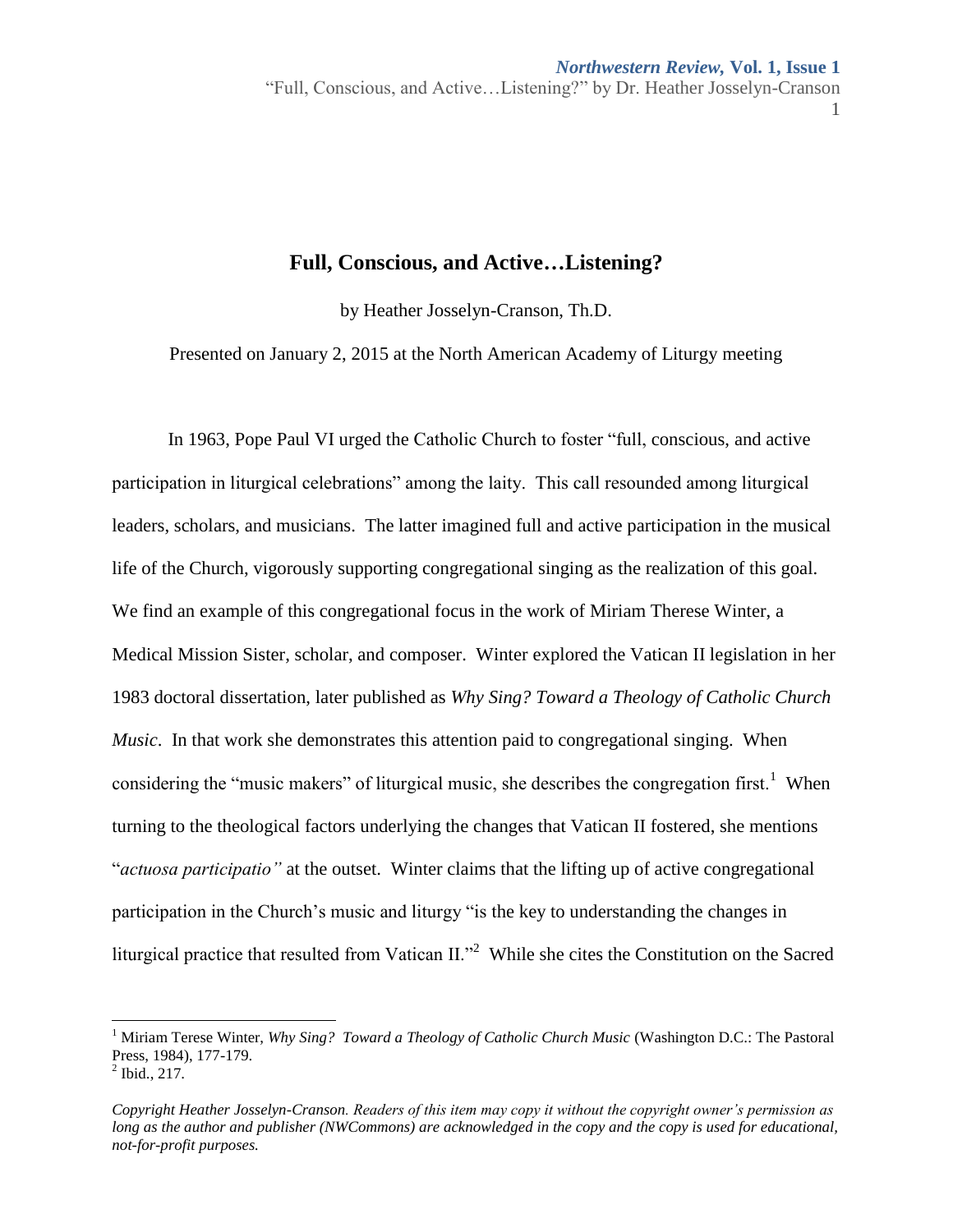2

Liturgy as allowing, at times, the congregation's silence, she focuses her attention on the singing of the congregation, the reasons for congregational song, and suggestions for how to strengthen this singing.

The pursuit of active musical participation among the laity spread to Protestant church musicians and scholars as well as Catholic ones. Paul Westermeyer speaks well on behalf of this interest among those of many different denominations. Early in his book *The Church Musician,*  he declares his preference for the term *cantor* because that word "highlights the people's song. And that is what [church musicians] are mainly about.<sup>33</sup> He explains this preference in contrast to other terms for the position, such as director of music or minister of music, since these do not clearly make "reference to the people's song, which is what calls the church musician into being in the first place and defines his or her primary obligation."<sup>4</sup> Throughout his book, Westermeyer keeps the singing of the congregation as a touchstone, reminding musical leaders in the church that all their musical work, including choir rehearsals or organ practice or arranging music or directing ensembles, exists to support the congregation's own music making.

Certainly, congregational singing is to be fostered. Yet the question remains whether or not congregation singing is in fact the only form of active participation in liturgical music. Scholars and practitioners often contrast singing, understood as active music-making, with listening to music, understood as passive. This judgment, however, may be hasty. Can listening require active involvement? Even further, what should worshippers listen for when hearing music in the liturgy? In what ways does, or should, liturgical listening differ from listening to

<sup>&</sup>lt;sup>3</sup> Paul Westermeyer, *The Church Musician*, revised edition (Minneapolis: Augsburg Fortress, 1997), 13.  $<sup>4</sup>$  Ibid., 16.</sup>

*Copyright Heather Josselyn-Cranson. Readers of this item may copy it without the copyright owner's permission as long as the author and publisher (NWCommons) are acknowledged in the copy and the copy is used for educational, not-for-profit purposes.*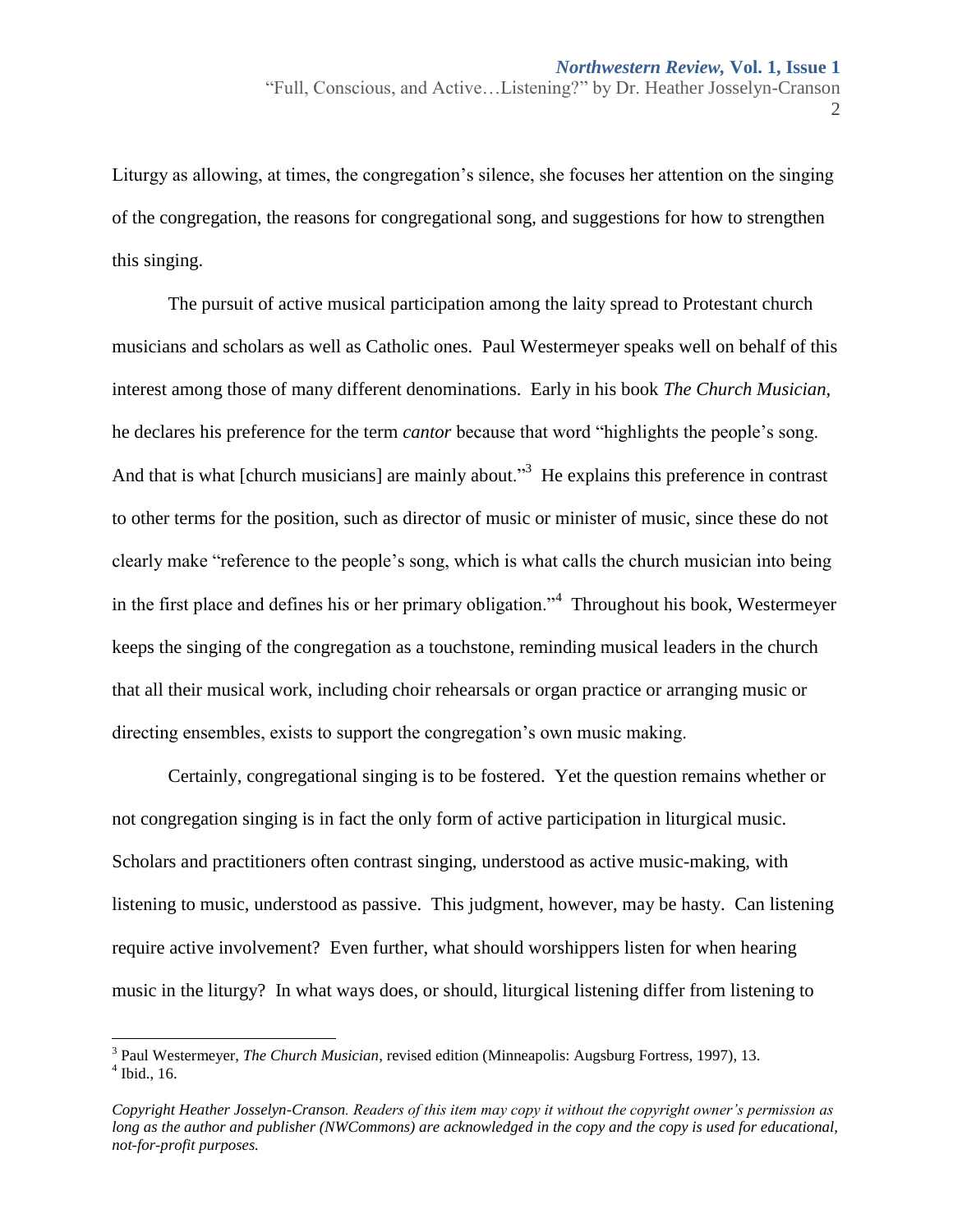music at a concert or in another situation? And how does listening to music in worship compare to listening to other components of the liturgy, such as a prayer or a sermon? This article will consider these questions with the hopes of presenting some practical guidance to help church music leaders invite their congregations into a more active form of liturgical listening.

First, one must consider the possibility of an active form of listening. Since singing and playing music are necessarily active, does this mean that listening to music must be passive? Western culture assumes that music makes up a background or soundtrack that lies underneath the things that really matter. We find this not only in the visual media outlets of film and television but also in daily situations. Students "listen" to music while studying for exams, and businesses pipe in music, or muzak, which purports to boost productivity or incite shopping without being noticed. In these instances, the users intend music to be almost unnoticed while still being audible. This seems to be the opposite of active engagement with music.

Insight from the field of literature, however, suggests that it is not only possible but preferable to be an active listener. Teachers of literature, from elementary school through college, seek to foster active reading among their students by equipping students to heighten their awareness of the text and increase their ability to interpret the text. Strategies for active reading vary, but they all serve as tools to help the reader focus carefully on both minute details and overarching themes within the work. The work of the reader supplements and answers the work of the writer in creating the experience of reading.

If active listening is, then, possible, what might it involve? We will explore several voices offering their own perspective on the work of listening and how it is best accomplished.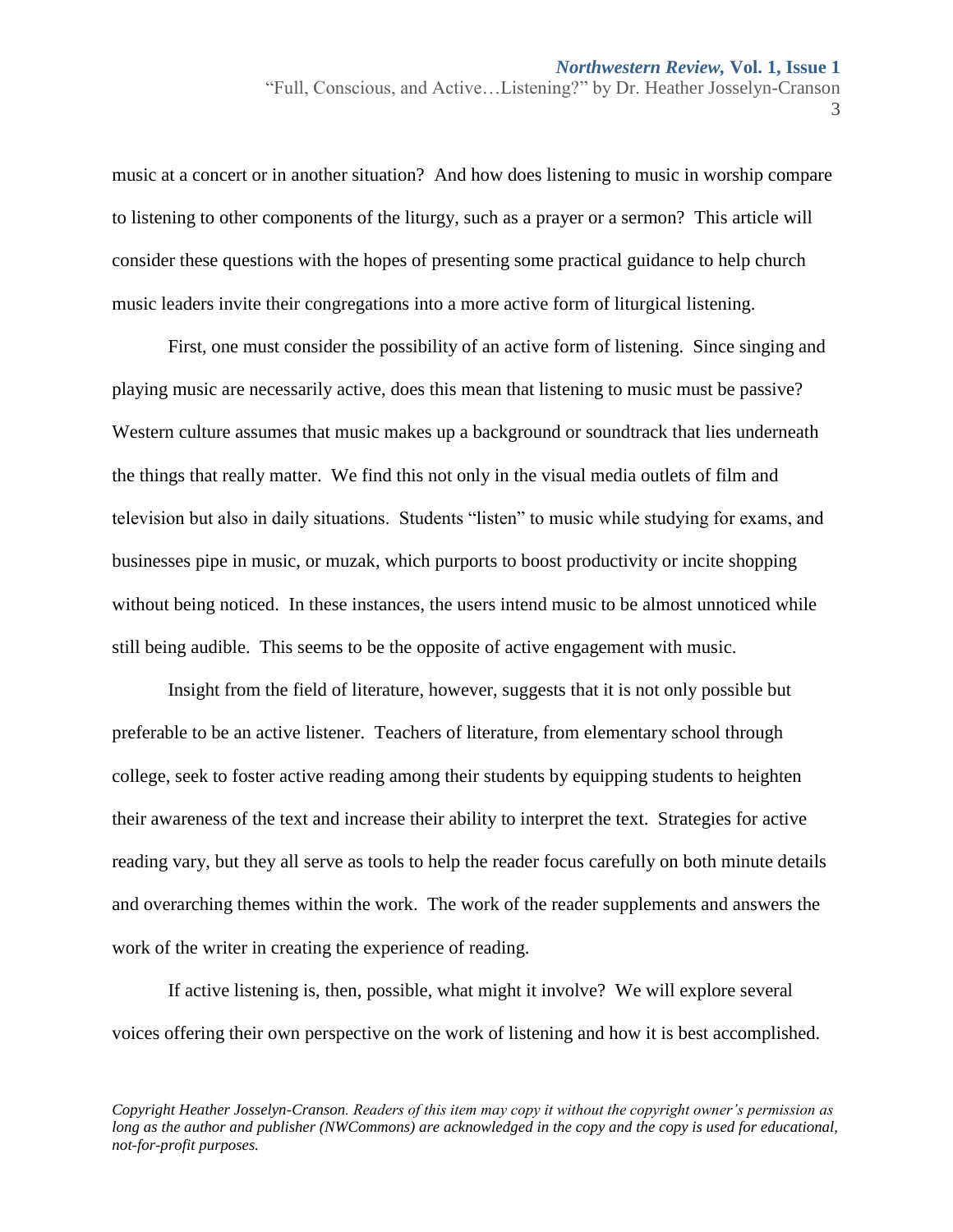First, we find some possibilities in the thoughts and writing of one of America's great composers: Aaron Copland. In his 1939 book *What to Listen for in Music*, Copland addressed the general public, members of whom might find themselves listening to music at the concert hall without knowing much about the music they hear. In order to guide his audience toward more active forms of listening, the composer identified three kinds of listening that happen at concerts: sensuous listening, expressive listening, and musical listening.<sup>5</sup>

Sensuous listening, which Copland calls the "simplest way" to listen to music, happens when "a kind of brainless but attractive state of mind is engendered by the mere sound appeal of the music."<sup>6</sup> While admitting that the "sheer pleasure of the musical sound itself" is enjoyable and an important part of the experience of listening to music, Copland warns against "abuse" of this form of listening. Those who indulge in this

go to concerts in order to lose themselves. They use music as a consolation or an escape. They enter an ideal world where one doesn't have to think of the realities of everyday life. Of course they aren't thinking about the music either. Music allows them to leave it, and they go off to a place to dream, dreaming because of and apropos of the music yet never quite listening to it.<sup>7</sup>

Copland admits that the notion of "expressive listening," the second type of listening he describes, is a difficult one. In response to some composers (and, no doubt, listeners) who think otherwise, he affirms that "all music has a certain meaning behind the notes and that the meaning

 $\overline{a}$ 

<sup>5</sup> See Chapter 2, "How We Listen," in Aaron Copland, *What to Listen for in Music* (New York: McGraw-Hill, 1989), 9-19.

<sup>6</sup> Ibid., 10.

 $<sup>7</sup>$  Ibid., 10-11.</sup>

*Copyright Heather Josselyn-Cranson. Readers of this item may copy it without the copyright owner's permission as long as the author and publisher (NWCommons) are acknowledged in the copy and the copy is used for educational, not-for-profit purposes.*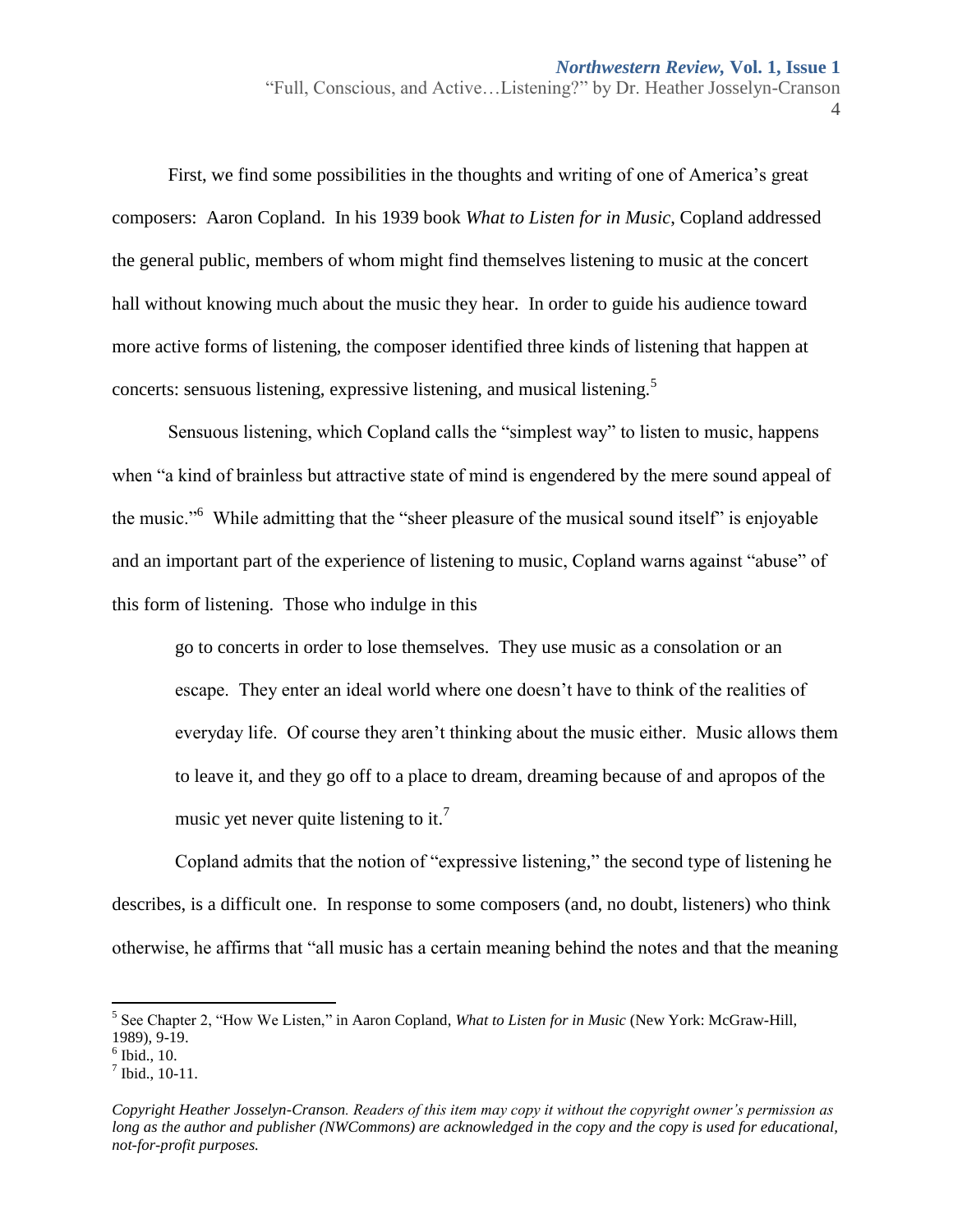behind the notes constitutes, after all, what the piece is saying, what the piece is about.<sup>38</sup> Yet he hesitates when it comes to determining what this meaning is with any specificity. Copland encourages his readers to remain content with a "general" understanding of the meaning, and he warns them that they cannot expect others to interpret that meaning in the same way. Indeed, he cautions "if it is a great work of art, don't expect it to mean exactly the same thing to you each time you hear it."<sup>9</sup>

The composer clearly prefers, however, the third form of listening that he introduces: the "sheerly musical." People engaged in "musical" listening attend to the nuts and bolts of the music itself: melody, form, rhythm, tempo, timbre, harmony, and so on. Copland asserts that this type of listening provides the greatest challenge for non-musicians, and he dedicates the remainder of his book to explaining and demonstrating the terms listed above and others.

While Copland's tri-partite description of musical listening helps set forth some ways of understanding what congregations might experience when faced with a choral anthem, organ voluntary, or other musical offering, he writes from and for the context of the concert hall. The relationship of spirituality and music, and the role of music within the worship service, do not enter into his discussion. A second author, with a different point of view, begins to address some of these issues. In Frank Burch Brown's *Good Taste, Bad Taste, and Christian Taste,* the connection of music and visual art to faith is constantly kept in mind, even if this connection isn't always acted out within the liturgical sphere. Burch Brown focuses his work, as the book's

 8 Ibid., 12.

 $<sup>9</sup>$  Ibid., 15.</sup>

*Copyright Heather Josselyn-Cranson. Readers of this item may copy it without the copyright owner's permission as long as the author and publisher (NWCommons) are acknowledged in the copy and the copy is used for educational, not-for-profit purposes.*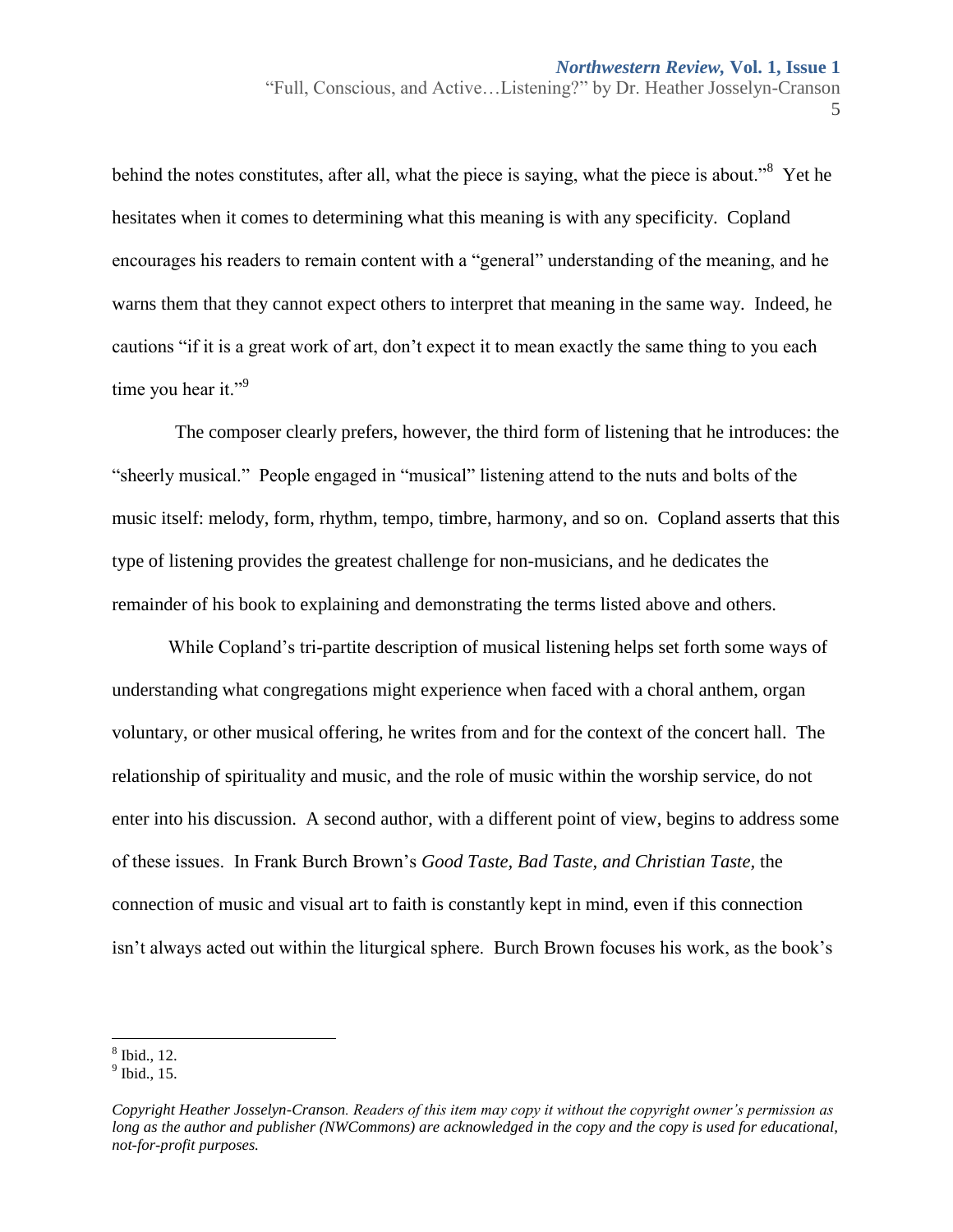title suggests, on matters of taste and aesthetics, yet he briefly discusses the component tasks of responding to music: perception, appreciation, and appraisal.

Regarding perception, Burch Brown writes that "experience and expectation condition what one actually hears – what one perceives and thus 'takes in. $\cdot$ <sup>10</sup> He demonstrates this by comparing the reactions to Bach's cantata *Wachet Auf* of Burch Brown's undergraduate students to those of informed listeners of classical music. Ultimately, he finds that "they are *perceiving*  the music of the cantata differently…The two audiences are simply not taking in the same work."<sup>11</sup> He also considers another auditor of Bach's work: Biscuit, Burch Brown's dog, who

has heard every note of Bach's Cantata 140, *Wachet Auf…* [but who] has not heard the work that Bach composed. Certainly she has heard an array of sounds; beyond that she may have perceived qualities and patterns of sound that we could call in some sense aesthetic. The work as religious art, however, emerges from what we human beings hear *in* the sounds.<sup>12</sup>

Burch Brown then suggests that listeners must enjoy as well as "take in" a work of art in order for it to function religiously. This enjoyment somehow allows the artwork to express meaning in a way that less aesthetic theological discourse cannot:

the truth, as heard *through* the music, as heard delightfully and beautifully *in* the music, may be rather different from the truth abstractly conceived. Artistic embodiment may open up new levels of spiritual vision and create a satisfying sense of church and

 $\overline{a}$ 

<sup>&</sup>lt;sup>10</sup> Frank Burch Brown, *Good Taste, Bad Taste, and Christian Taste* (New York: Oxford University press, 2000), 16.  $11$  Ibid.,  $14-15$ .

 $12$  Ibid., 13.

*Copyright Heather Josselyn-Cranson. Readers of this item may copy it without the copyright owner's permission as long as the author and publisher (NWCommons) are acknowledged in the copy and the copy is used for educational, not-for-profit purposes.*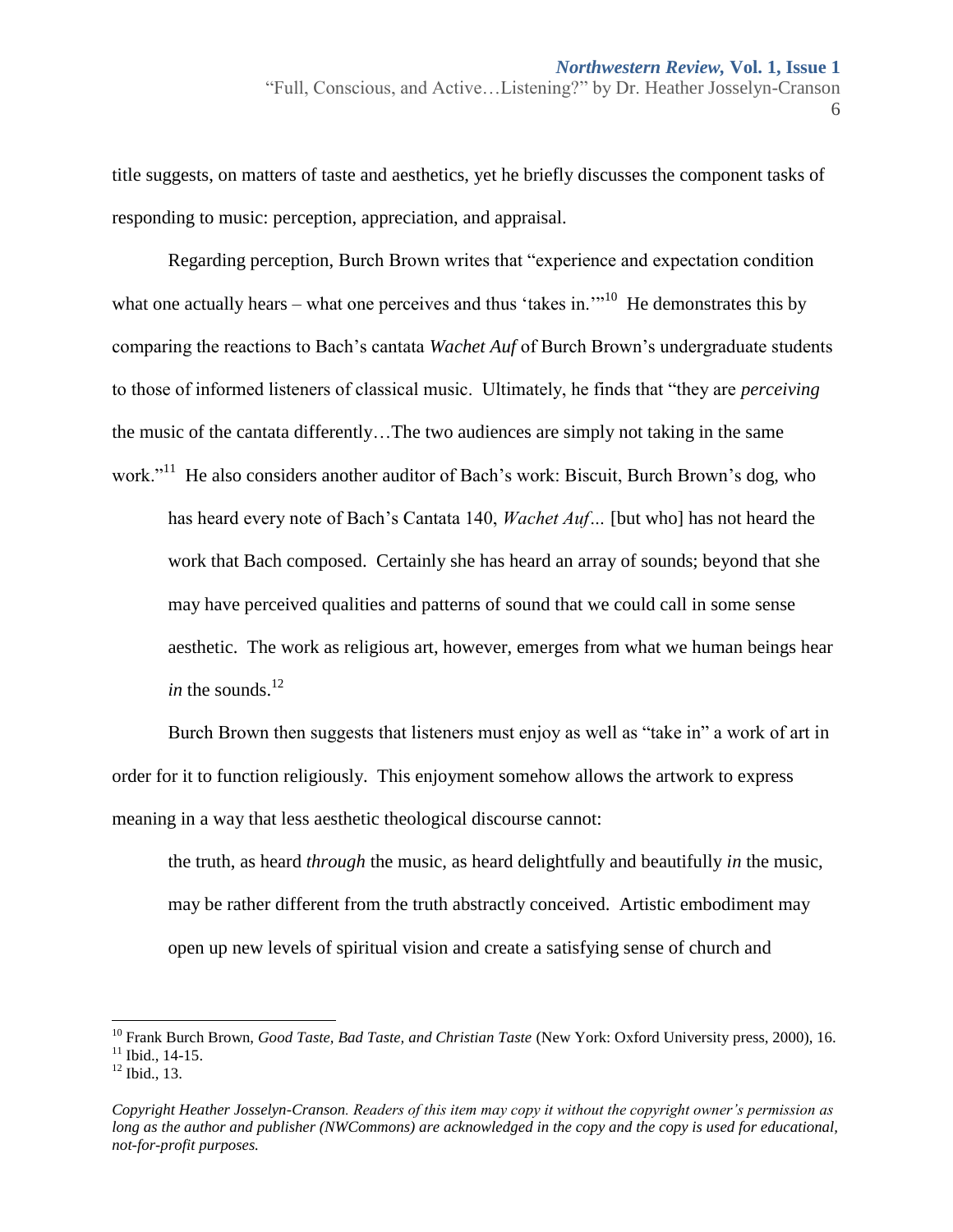community that might otherwise remain inaccessible. But that can transpire only if one can appreciate, enjoy, or be moved by what one is perceiving in the art.<sup>13</sup> Yet such religious enjoyment must be guided by the purpose of the artwork itself, according to Burch Brown (broaching a topic he explores in greater depth in his later book *Inclusive Yet Discerning*). He warns that artists and audiences or congregations should constantly consider whether or not "the kind of enjoyment called for by the medium actually [undercuts] the message."<sup>14</sup>

Burch Brown writes that perception and appreciation allow a viewer or listener to then judge, evaluate, or appraise the work of art in question. Here, he raises questions of the permissibility of "sentimental" religious art, the role of enjoyment within Christian worship, the aims of religious art compared to those of secular art, and the culturally learned nature of much of our taste and our judgment. As much farther as he travels in the context of *Good Taste, Bad Taste, and Christian Taste*, Burch Brown's opening thoughts on perception, appreciation, and appraisal constitute one of the great philosophical gifts of that work.

This entré into the connection between music and religion helps us consider a new source of insight. The liturgy provides other opportunities for listening besides musical ones. Scholars of homiletics have inquired into how congregations listen to sermons, providing insights that may assist us in understanding how they listen to music as well. Results from a 1999 study on this topic suggest that congregation members listen primarily through one of three "settings:"

l <sup>13</sup> Ibid., 18.

 $14$  Ibid.

*Copyright Heather Josselyn-Cranson. Readers of this item may copy it without the copyright owner's permission as long as the author and publisher (NWCommons) are acknowledged in the copy and the copy is used for educational, not-for-profit purposes.*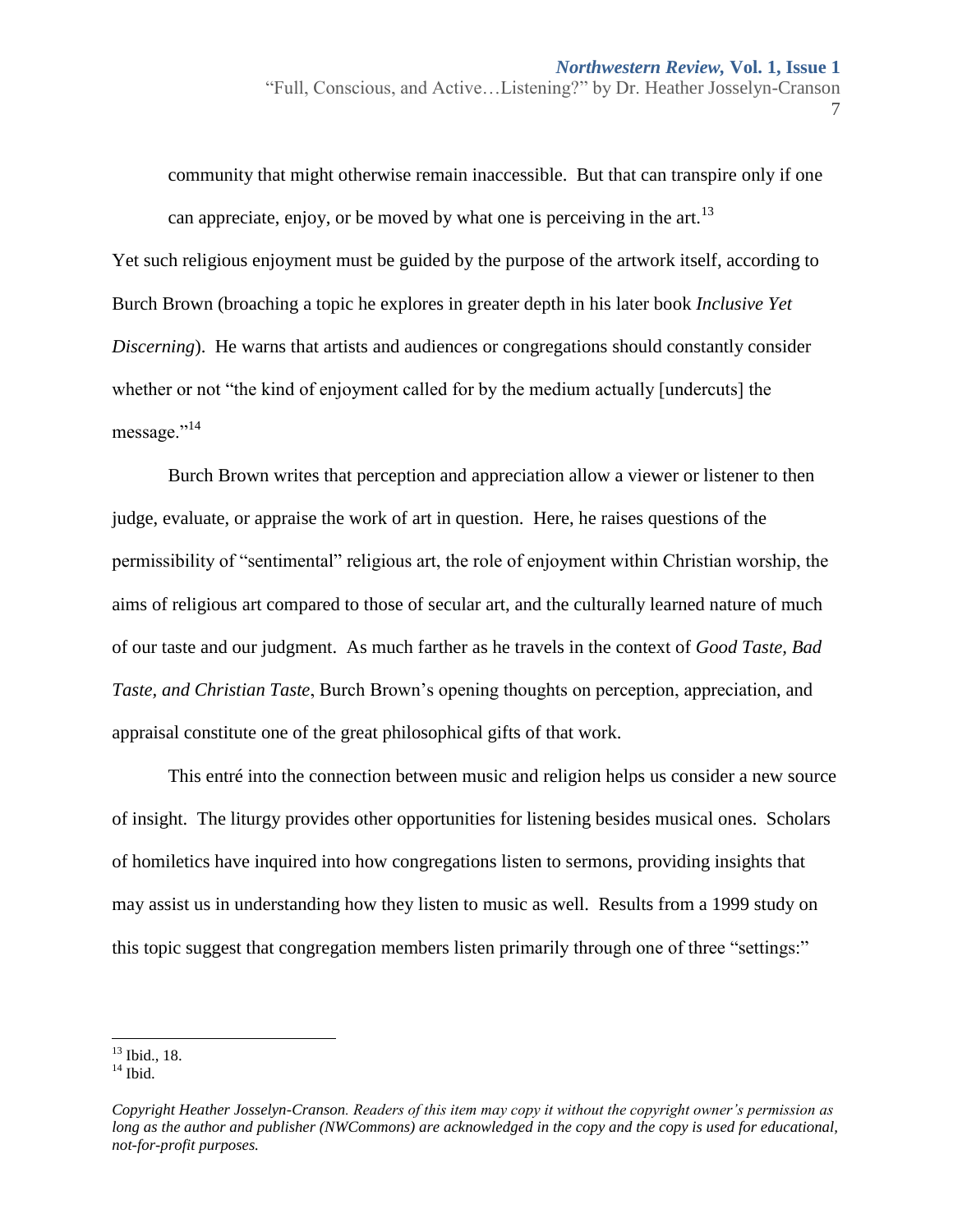ethos, logos, or pathos.<sup>15</sup> These terms, arising from Aristotle's thoughts on rhetoric, speak to the relational, logical, and emotional connections that a speaker makes with her or his audience. While speakers and preachers ought to attend to each of these aspects of their presentations or sermons, those who conducted this study found that individual congregation members believe ethos, logos, and pathos to be of varying importance. Some listen to the sermon for connections that are forged or displayed between preacher and congregation. Others follow the logical arguments that are made in the content of the sermon or homily. Still others seek to be moved or touched emotionally by the pastor's words.

Moreover, the success of one "setting" allows a second or third to take place. So, for example, if a "logos listener" finds a compelling and rational argument in the preacher's sermon, that listener is better able to feel emotions conveyed or called up by the sermon. Or if an "ethos listener" is satisfied that the relationship between pastor and congregation is being maintained, he or she can more easily attend to the logical content of the sermon.

While many other voices might provide helpful ideas regarding the possibility of full, conscious, and active liturgical listening, it may be well to pause here and glean what suggestions these voices from the fields of music, aesthetics, and homiletics have for us.

While not tackling the question of liturgical listening directly, Copland and Burch Brown offer some helpful preliminary thoughts. They also prepare us to attend to the difference between concert listening and liturgical listening. Copland reminds us that listeners can react to the sensuous experience of being bathed in sound, to the meaning of the sounds, or to the sounds

l

<sup>&</sup>lt;sup>15</sup> See Ronald J. Allen, *Hearing the Sermon: Relationship, Content, Feeling* (St. Louis, Missouri: Chalice Press, 2004).

*Copyright Heather Josselyn-Cranson. Readers of this item may copy it without the copyright owner's permission as long as the author and publisher (NWCommons) are acknowledged in the copy and the copy is used for educational, not-for-profit purposes.*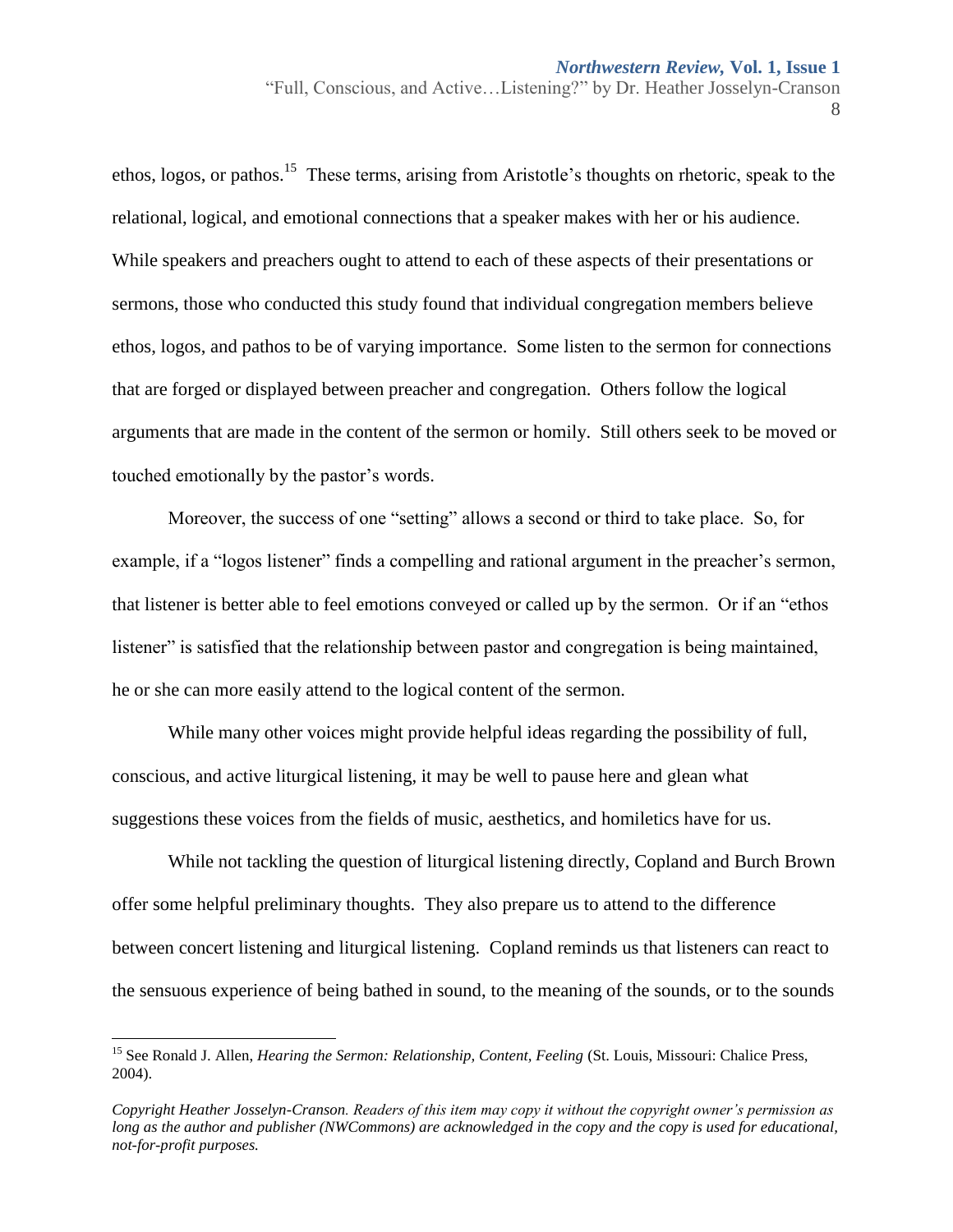themselves, as the products of dynamics, timbres, harmonies, melodic intervals, and so on. While Copland finds the last of these three to be the most important for concert-goers, we might question how the three forms of listening function in the sanctuary. Music may provide the opportunity for worshippers to rest in the sonic offerings of organ or choir, an experience which may speak to them of God's embrace of and connection to humanity beyond what Burch Brown calls "the truth abstractly conceived." Such a musical function reminds us of the understanding of music as a gift from God, a concept shared by countless church theologians and liturgical leaders throughout the centuries. Yet we might wonder, along with Copland, about the abuse of this form of listening. Do congregations shut themselves off from a deeper understanding or experience of music by attending only to the atmosphere it creates?

Copland's description of listening for expression, or meaning, seems even more promising. Church musicians and pastors usually include music with a particular meaning in mind: an apt expression of a theological point, or a reminder of the liturgical season, or a reflection on a particular scripture passage. These worship leaders would no doubt rejoice if members of their congregations used the listening experience to search for these connections and expressions. Such an approach has the added benefit of strengthening the unity between music and liturgy, encouraging members of the congregation not only to assume that the music relates to what has come before it and what will follow, but asking them to actively seek out these links. It also supposes the active participation of the listener, who must attend carefully to the music and work to understand its meaning and its relationship to the entire service. Even here, however, the exclusive use of this style of listening might curtail music's ability to be music.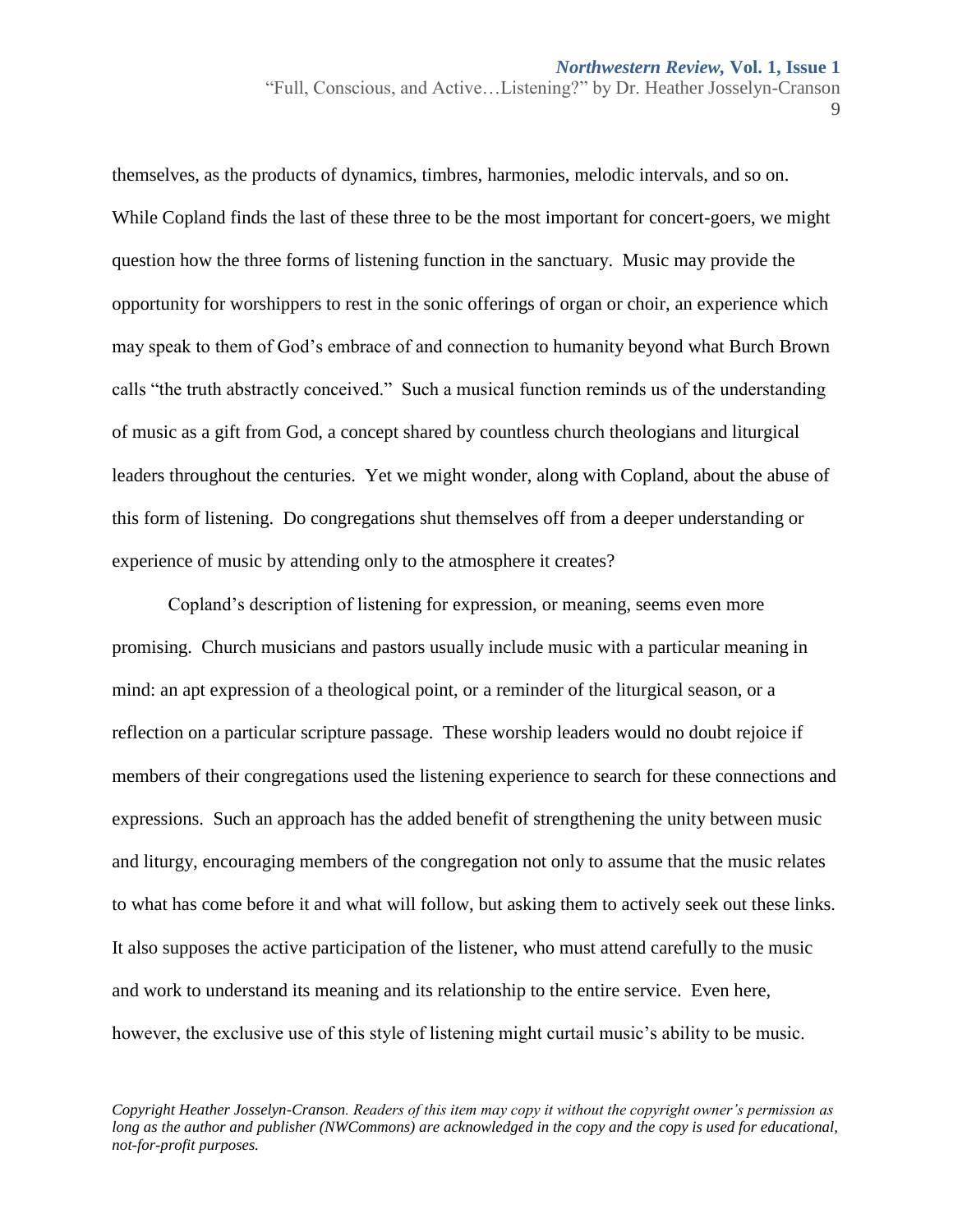Must the congregation always seek to interpret this art form into theological truth or left-brained linguistic formulae? Can music serve the congregation by simply *being* music?

Copland's third form of listening, which he names "musical," presents the greatest challenge from a liturgical context. While Copland instructs us that attending to form, harmony, dynamic, tempo, and other technical aspects of music provide the best way to listen in the concert hall, it is questionable what benefit such attentiveness brings to the worshipper. Does the perception of sonata form within a piece of music heighten its liturgical impact? Should the liturgical listener focus on timbre and texture, and for what purpose?

Burch Brown's three components to taste offer other suggestions or reminders. While his third step, appraising, may be less necessary for congregation members than for musical and liturgical leaders, the congregational tasks of perception and appreciation caution all who oversee a congregation's musical expression. Burch Brown counsels musicians either to choose pieces that their congregations are capable of "taking in" or to provide the preparation necessary for them to do so. Music that is beyond the congregation's understanding will be not heard, and thus cannot be listened to. Likewise, the author reminds leaders that the congregation's ability to find pleasure in the music will allow it to find meaning. While leaders should not allow aesthetic pleasure to be the only guide in making musical choices, this concern cannot be ignored.

Likewise, we can extrapolate many ideas on congregational music from Allen's study on listening to sermons. In particular, we might wonder if the ethos, logos, and pathos "settings" obtain among congregations as they listen to music. Some listeners might naturally listen for musical form, as Copland counsels in *What to Listen for in Music*, in a rough musical equivalent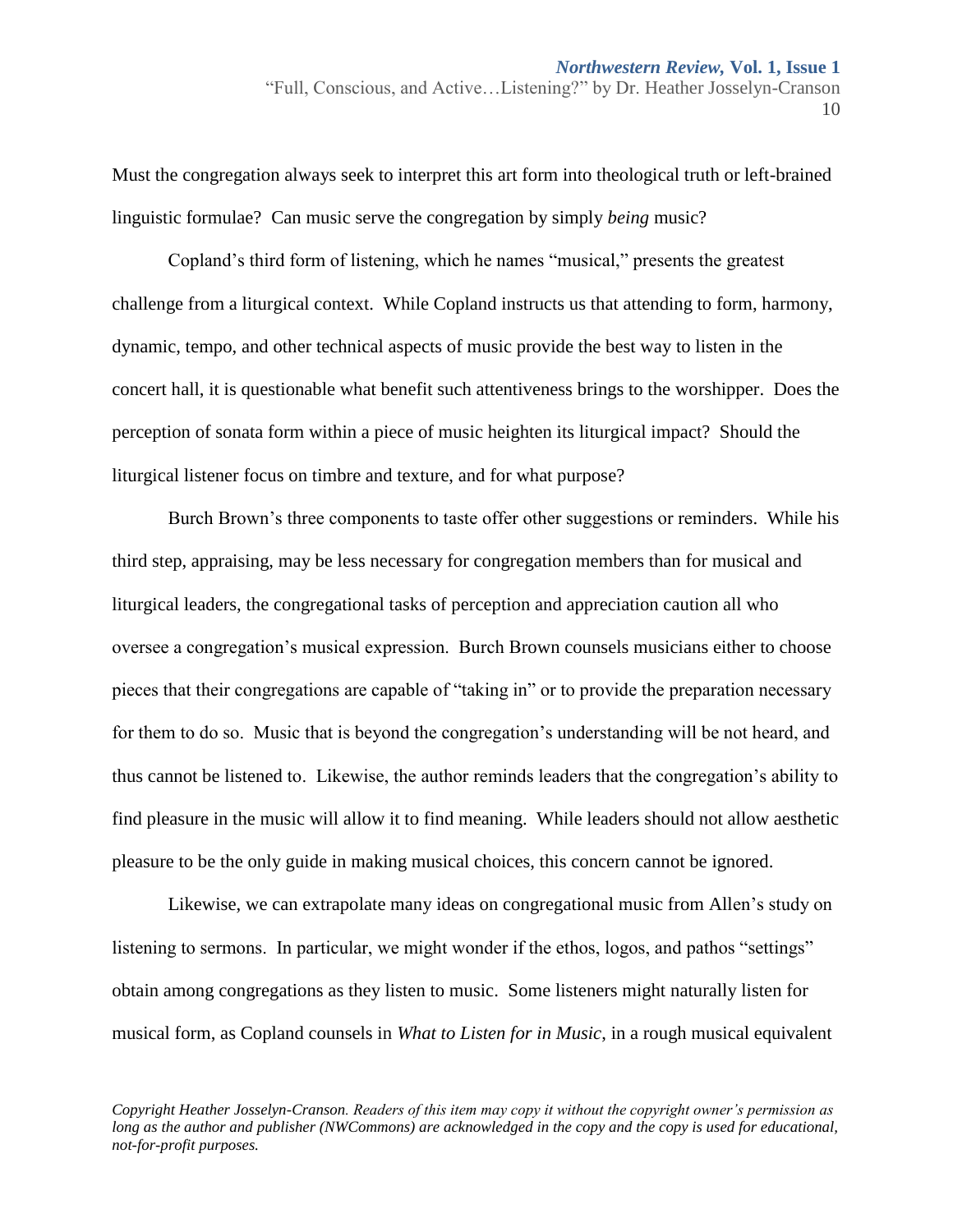of the logos setting. While the similarity of "logos listening" and the "sheerly musical" listening Copland describes might tempt us to equate pathos and ethos with Copland's other two forms of listening, the other categories do not align as well as this one does. Yet there may be connections: it might be, for example, that individuals prefer to listen to music in a familiar style, since this reinforces the connections between performer(s) and congregation, much like the ethos setting that Allen describes. If this is true, that would provide congregational music leaders with an added caution in introducing new music in their churches. Such introductions must be done slowly, not only not to overwhelm the musical abilities of the congregation, but also in order to avoid disturbing the relationship between congregation and music leader(s). The pathos setting might bear some relationship to Copland's sensuous listening, with its prioritization of feeling. In any case, Allen's study reminds us that each of these musical aspects reaches different members of the congregation. And, even more curiously, each affects the congregation's ability to perceive and appreciate the other aspects. Congregational musical leaders must remember that the way the music affects the relationship between congregation and leader, the musical (and linguistic) content of the piece in question, and the atmosphere that the music evokes are all inter-related.

The preceding discussion of listening strongly affirms that listening well is an active task, one for which musical leaders must prepare their congregations. Just as students of literature learn to use various tools to approach the text, we must help our congregations approach the task of listening with expectation and preparation. And the studies and opinions explored here suggest some possible tools for this task. Following Copland, we might encourage our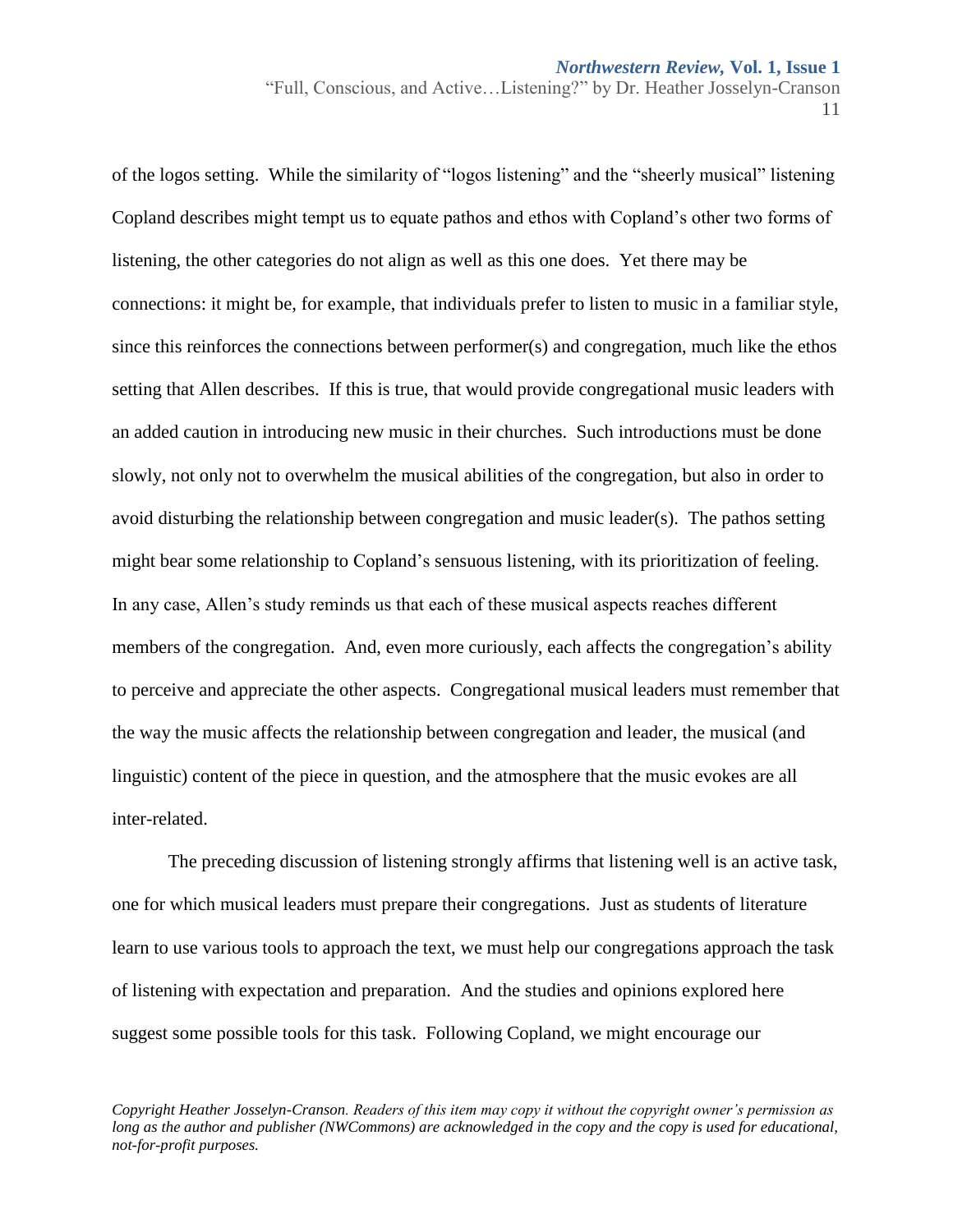congregation to both receive music as a gift and to search out what it means in relationship to the congregation, the day, and the liturgical context in which it features. Following Burch Brown, we should equip our congregations with the background necessary to perceive the music in question, whether that be information about the composer or the genesis of the piece, insight into the meaning and implications of a text being sung, or an appreciation of the musical means employed in the piece. We must also remember that the congregation's ability to enjoy the music is one important facet of the liturgical functioning of the pieces we select. Finally, Allen reminds us that the emotional atmosphere of a piece of music, the musical content or language, and the relationship between performer and congregation are all critical components in the listening that takes place in worship.

Possibly, however, even more than specific means for helping a congregation to listen actively, we need an image for what that might look like. Offering our congregations a comprehensible comparison might assist them in understanding the need to listen actively, and the promise for what such active listening might yield. What follows is one such comparison.

We assume that the members of our congregations know how to eat, and are familiar with eating. Yet we do not expect this familiarity to equip them to commune at the Lord's Table. Instead, we teach about this special kind of eating in sermon and in religious education. We sing about it, we talk about it, and we communicate to our congregations the importance of preparation. We do not want them to come to the Eucharist with the same expectations they bring to the breakfast table or the lunch counter. Indeed, we help them to understand Christ's